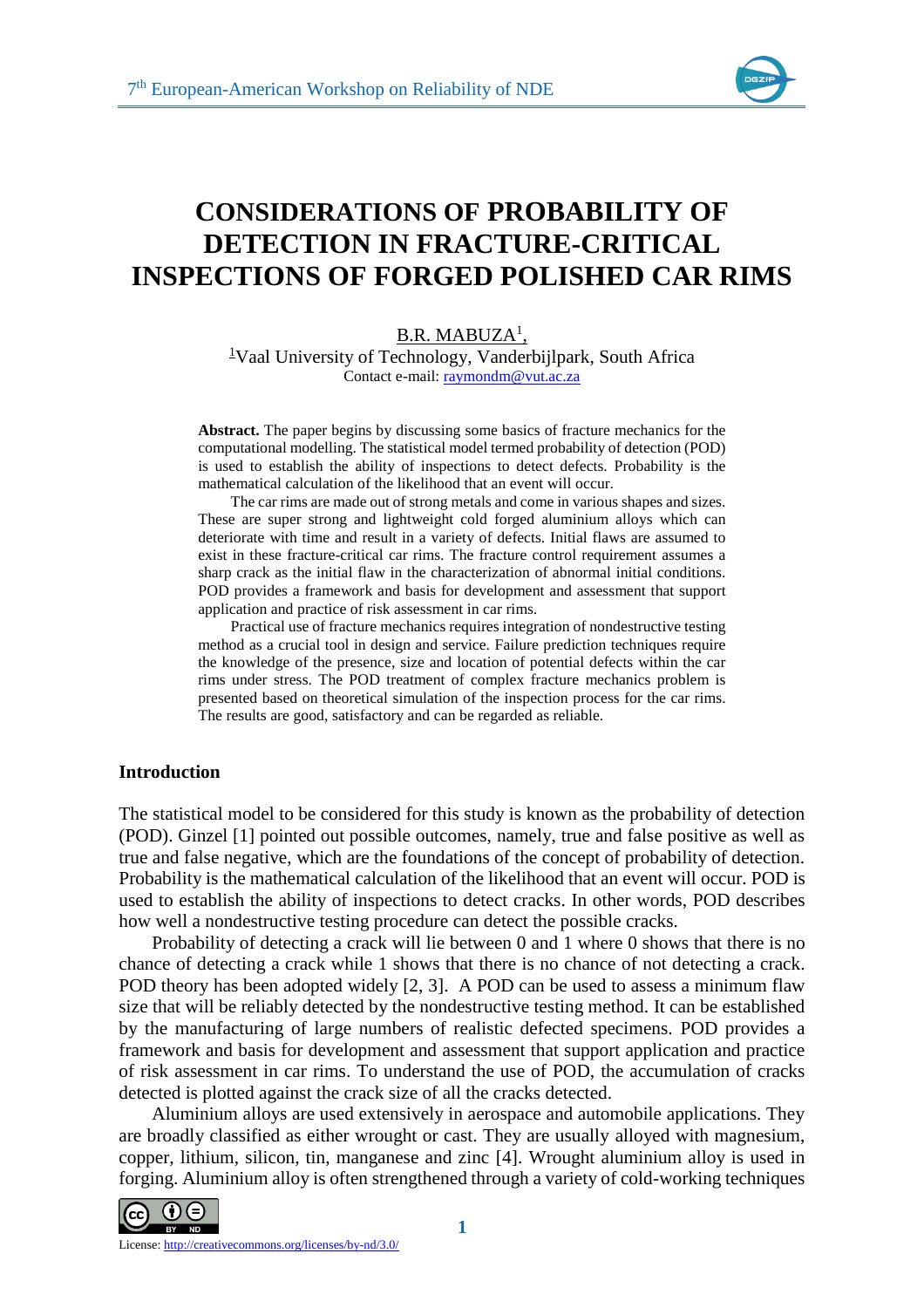that increase strength. Forging deforms the metal into a die cavity, producing relatively complex shapes such as automotive rims. The solidification process is used to manufacture specific components including aluminium alloy for automotive rims. Shrinkage and porosity can exist during solidification [5].

The car wheel is the result of the combination of the rim and center [6]. Different car rims are built for different purposes which can be for performance, looks or overall toughness. Cracked wheels may fail and come off the vehicle while it is moving which can result in serious injury or death. It was reported that the issue of cracked commercial vehicle wheels was raised [7]. It was also claimed that approximately take-off and second hand commercial vehicle wheels can enter a country aftermarket which many may be of substandard and even potentially hazardous [7].

Hair-like cracks can exist in exposed car rim surface. They can be very shallow or deep depending on the cause. Hair-like cracks are very fine cracks, usually running lengthwise along the shell and difficult to detect. Cracks can develop, especially where the spokes meet the outer car rim. This problem can be observed on polished wheels [6].

Rim failure may be due to improper strength, dimensions, chemical composition, abuse or overload [8]. Aluminium forged parts (car rims) must meet the highest safety standards against failure by abuse, shock, or vibratory stresses [9].

The fatigue striations (microscopic features) can be found in the cracks in the car rim. Sometimes a brief examination may easily reveal the fracture mode and cause of fracture. The entire car rim should be inspected for cracks, scrapes, gouges and upset areas [8].

## **1. Fracture Mechanics**

Fracture Mechanics is the theory of the cracks contained by the materials and structures. It deals with the initiation and the propagation of the cracks. The car rims may deteriorate with time and result in a variety of defects. Initial flaws are assumed to exist in these fracturecritical car rims. The fracture control requirement assumes a sharp crack as the initial flaw in the characterization of abnormal initial conditions.

Practical use of fracture mechanics requires integration of nondestructive testing method as a crucial tool in design and service. Failure prediction techniques require the knowledge of the presence, size and location of potential cracks within car rims under stress. POD can be used as a useful tool in fracture mechanics.

## *1.1. 6061-O aluminium alloy fatigue*

Fatigue is one of the primary reasons for the failure of car rims. It is a process that has a degree of randomness that often shows considerable scatter. Cracks may form as a result of fatigue. 6061 aluminium alloys are most widely used alloys in the 6000 series that feature magnesium and silicon as their primary alloying elements. Typical composition of 6061 aluminium alloy is given in Table 1 [10].

| $(A)$ = Aluminium, Mg = Magnesium, Si = Silicon, Fe = Iron, Cu = Copper, Zn = Zinc, Ti = |                |    |       |  |         |                  |             |                         |               |
|------------------------------------------------------------------------------------------|----------------|----|-------|--|---------|------------------|-------------|-------------------------|---------------|
| Titanium, Mn = Manganese, $Cr =$ Chromium).                                              |                |    |       |  |         |                  |             |                         |               |
| Component                                                                                | $\overline{A}$ |    | Mg Si |  |         | Fe Cu Zn Ti      |             | Mn                      | <b>Others</b> |
| Amount (w.t. %)   Balance $0.8 - 0.4 -$                                                  |                | 12 | 0.8   |  | Max 0.7 | $0.15 -$<br>0.40 | Max<br>0.25 | Max 0.4-<br>$0.15$ 0.35 | 0.05          |

**Table 1**: Composition of 6061 aluminium alloy.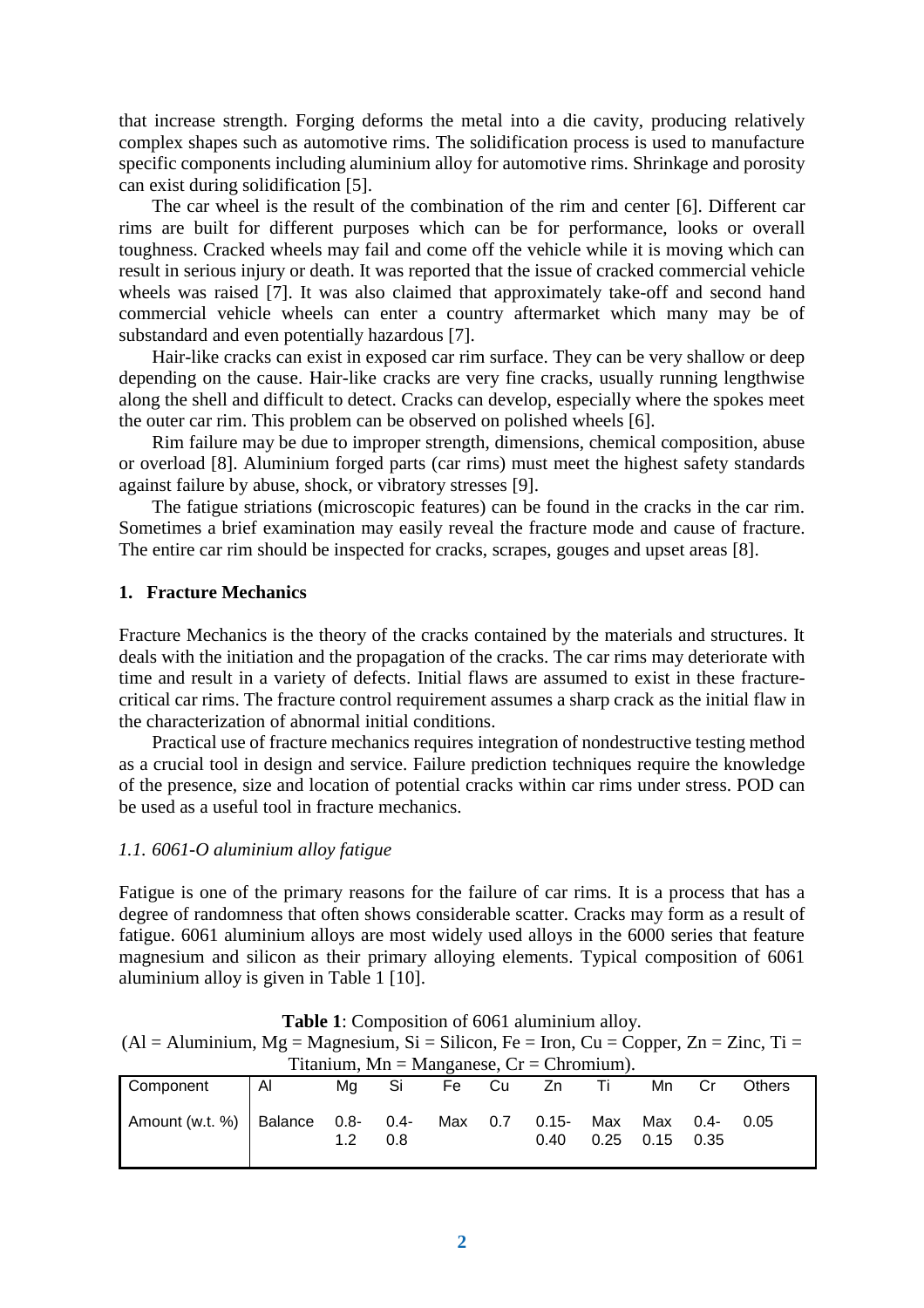Most 6061 aluminium alloys carry a supplemental temper (degree of hardness and elasticity) designation that shows whether the material is strain hardened or heat treated [5]. Thus, in the annealed condition, 6061-O aluminium alloy is extremely ductile and well suited for severe forming applications including car wheels and rims.

6061-O aluminium alloy has good mechanical properties, weldability, brazability, medium to high strength, toughness, surface finish, corrosion resistance to atmospheric conditions, corrosion resistance to sea water, workability and is widely available and can be anodized [10]. 6061-O aluminium alloy can be forged into all shapes including car wheels and rims. The mechanical properties for the 6061-O aluminium alloy are given in Table 2.

| $- - -  -  -$              |                        |  |  |  |
|----------------------------|------------------------|--|--|--|
| <b>Material properties</b> | Values                 |  |  |  |
| Hardness                   | 30                     |  |  |  |
| Ultimate tensile strength  | 124 MPa                |  |  |  |
| Tensile yield strength     | 55.2 Mpa               |  |  |  |
| Modulus of elasticity      | 68.9 GPa               |  |  |  |
| Fatigue strength           | 62.1 Mpa               |  |  |  |
| Fracture toughness         | 42 MPa $\sqrt{m}$ [12] |  |  |  |

**Table 2**: Mechanical properties for the 6061-O aluminium alloy [11].

Manufacturing automotive industries demand no flaw wheels and rims. However, during manufacturing and forming, cracking of car wheels and rims is a major problem at the production line.

#### *1.2. Estimation of the critical crack length*

In this paper, we assume that the car rims are invaded by cracks of length  $a$  subjected to uniaxial tension  $\sigma$ . Thus, the hoop stress is equal to 3  $\sigma$  [13]. We also assume the material element at the car rim when there is no crack. Due to stress concentration, the element is subjected to a tensile stress given as  $\sigma' = 3\sigma$ . Thus, the stress intensity factor can be given by

$$
K_I = \beta \sigma^2 \sqrt{\pi a} \tag{1}
$$

where  $\sigma = 3\sigma$ ,  $\sigma$  is the applied stress,  $\beta = 1.12$ , is the geometry correction factor, *I* stands for Mode I loading and  $a$  is the crack length. In the linear elementary fracture mechanics, the stress intensity factor,  $K_I$ , is used as a measure for the crack driving force and the failure criterion is given as  $K_I \geq K_{Ic}$  where *c* represents critical and  $K_{Ic}$  is the fracture toughness.

Fracture occurs when  $K_I = K_{Ic}$  and  $a = a_c$  where  $a_c$  represents the critical crack length. Critical crack length is the length at which a crack becomes unstable at a certain applied stress. This helps in determining material safety. Fracture toughness depends on the material, temperature, strain rate, environment and thickness. In some cases, experimental data can indicate that fracture toughness changes with temperature and strain rate. Thus, when the test temperature decreases, fracture toughness decreases. Solving for  $a_c$  from Eq. (1), it follows that

$$
a_c = \frac{1}{\pi} \left( \frac{K_{lc}}{\beta \sigma'} \right)^2 \tag{2}
$$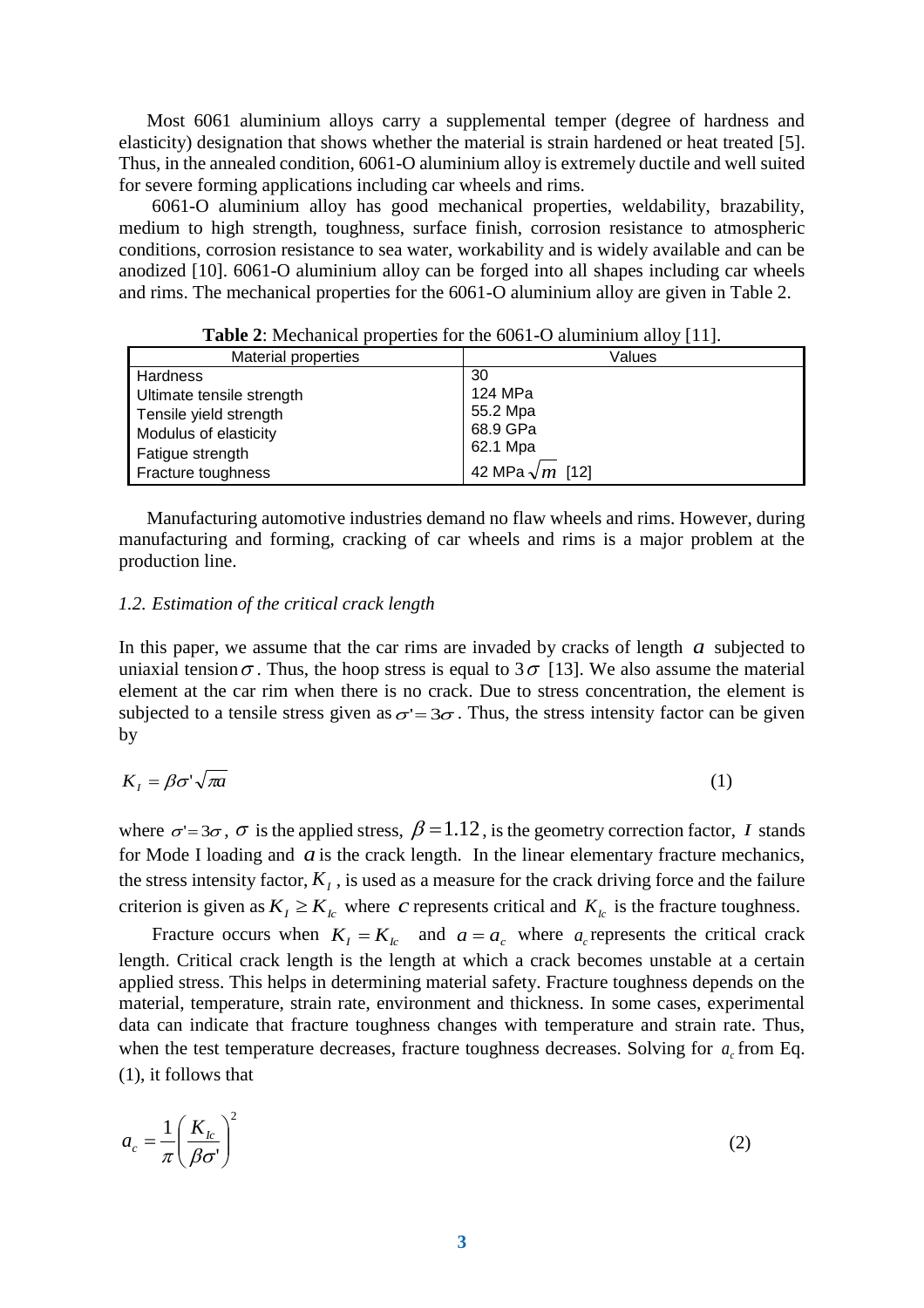If we assume that the car rim is loaded so that  $\sigma = \sigma_y$ , where  $\sigma_y$  is the yield stress, then

$$
a_c = \frac{1}{\pi} \left( \frac{K_{lc}}{\beta(3\sigma_y)} \right)^2 \tag{3}
$$

Fracture Mechanics allows analysis of critical crack length for unstable crack growth loading to fracture. Thus, car rims must be inspected periodically to ensure that actual crack lengths are smaller than critical crack lengths, otherwise, the car rims have the potential to fail.

#### **2. Brief statistical analysis**

Nondestructive testing of car rims can effectively be done by applying liquid penetrant testing, magnetic particle testing, visual testing, radiographic testing, eddy current testing, and ultrasonic testing methods. Therefore, the probability of finding cracks in car rims is crucial and necessary.

It is often useful to create a model using simulation. Usually, this takes the form of generating a series of random observations, often based on a specific statistical distribution, then study the resulting observations. Since we require random variables  $(X)$  to represent crack lengths for our hypothetical experiment, the data set may be acquired by using the command randi given by [14, 15]

$$
X = randi \left( [a_i \ a_c], 1, m \right) \tag{4}
$$

where *X* is the random variable representing a set of crack lengths,  $a_i$  is the minimum crack length,  $a_c$  is the critical crack length and  $m$  represents the number of crack rims. The command randi generates a 1-by-m row vector of uniformly distributed random integers from the sample interval  $[a_i, a_c]$ . The command randi accepts many parameter sets but we chose the one shown in Eq. [5] and modified it to suit our purpose of study. This formula is appropriate because it can specify the range and random integers from the uniform distribution between  $a_i$  and  $a_c$ .

The probability of the occurrence of a particular event E is given by [16]

$$
P(E) = \frac{Number of ways E can occur}{Total number of possible outcomes}
$$
\n(5)

A random variable X has the lognormal distribution with parameters  $\mu \in R$  and  $\alpha > 0$  if ln *X* has the normal distribution with mean  $\mu$  and standard deviation  $\alpha$ . A lognormal distribution (lognormal probability density (PDF)) is a probability distribution with a normally distributed logarithm. The lognormal distribution can be used to model the life of a component (car rim) whose failure mode is of a fatigue-stress nature [17].

A PDF could be fitted to crack length results and can be used to model the cycle to failure for a car rim. This PDF is given by [18]

$$
PDF(\ln X, \mu, \alpha) = \frac{1}{X\alpha\sqrt{2\pi}} \exp\left[-\frac{1}{2}\left(\frac{\ln X - \mu}{\alpha}\right)^2\right], \quad X > 0, \alpha > 0, -\infty < \mu < +\infty \tag{6}
$$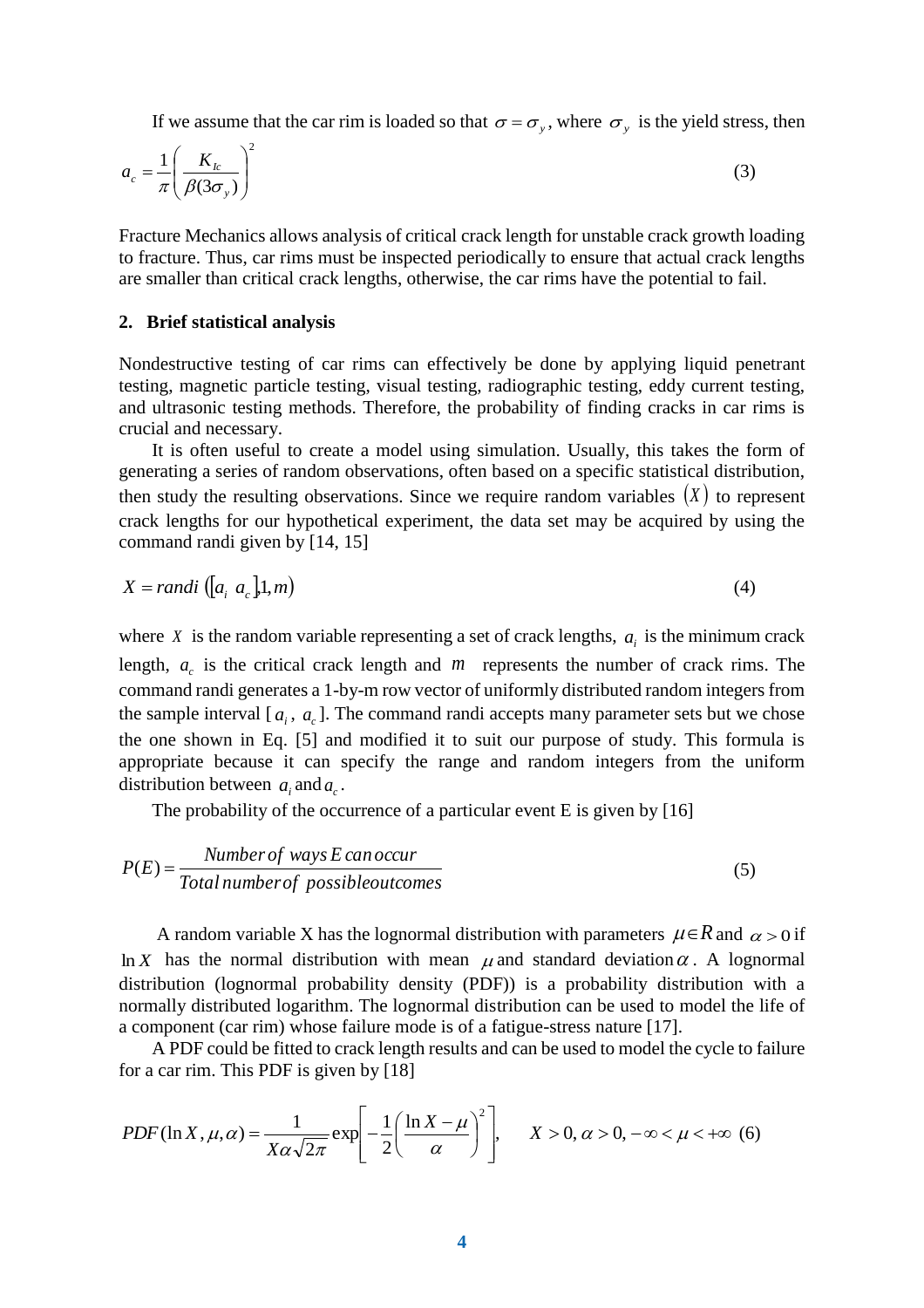where  $\mu$  and  $\alpha$  are the location and shape parameters of the lognormal distribution, respectively. The parameters  $\mu$  and  $\sigma$  of the normal PDF are written in the form [19]

$$
\mu = \log \left( \frac{k^2}{\sqrt{v + k^2}} \right) \tag{7}
$$

and

$$
\sigma = \sqrt{\log\left(\frac{v}{k^2} + 1\right)}\tag{8}
$$

where  $k$  is the mean and  $\nu$  is the variance of the lognormal random variable. Since we do not know the population mean  $k$  and variance  $\nu$ , we can estimate  $\mu$  and  $\sigma$  as follows [19]

$$
\mu = \text{mean} \left( \log X \right) \tag{9}
$$

and

$$
\sigma = \text{std}(\log X) \tag{10}
$$

where  $log X > 0$  and std stands for standard deviation.

The POD can be used as the basis for characterization and validation of the quantified detection for a nondestructive evaluation procedure. The detection of crack lengths is modelled using a POD curve, which describes the probability of detecting a crack with a specific length. Therefore, nondestructive inspection quality for the individual car rims can be modelled by a POD curve given by [20]

$$
P(D \mid x) = A \left[ 1 - \exp \left( -\frac{X - a_i}{a_1 - a_i} \right) \right]
$$
 (11)

where x is a crack (flaw),  $a_i$  is the initial crack length,  $a_i$  is any crack length immediately after the initial crack length and A is the amplitude of the POD curve.

To effect the POD, we let  $P(D)$  represent the probability of detection of a crack,  $P(D | a_i < X \leq b_i)$  the probability of existence of any crack in the size range  $(a_i < X \leq b_i)$ given by Eq. (11),  $P(a_i < X \le b_i)$  the probability that a variable X is between  $a_i$  and  $b_i$ ,  $P(X)$  the probability of existence of any crack and  $a$  and  $b$  the lower and upper bounds of each interval *i* respectively. Thus, the probability of detecting cracks in car rims may be given by [21]

$$
P(D) = P(D \mid a_i < X \le b_i) P(a_i < X \le b_i) P(X) \tag{12}
$$

If we sum over the interval containing the crack distribution, then Eq. (12) can be expressed in the form [21]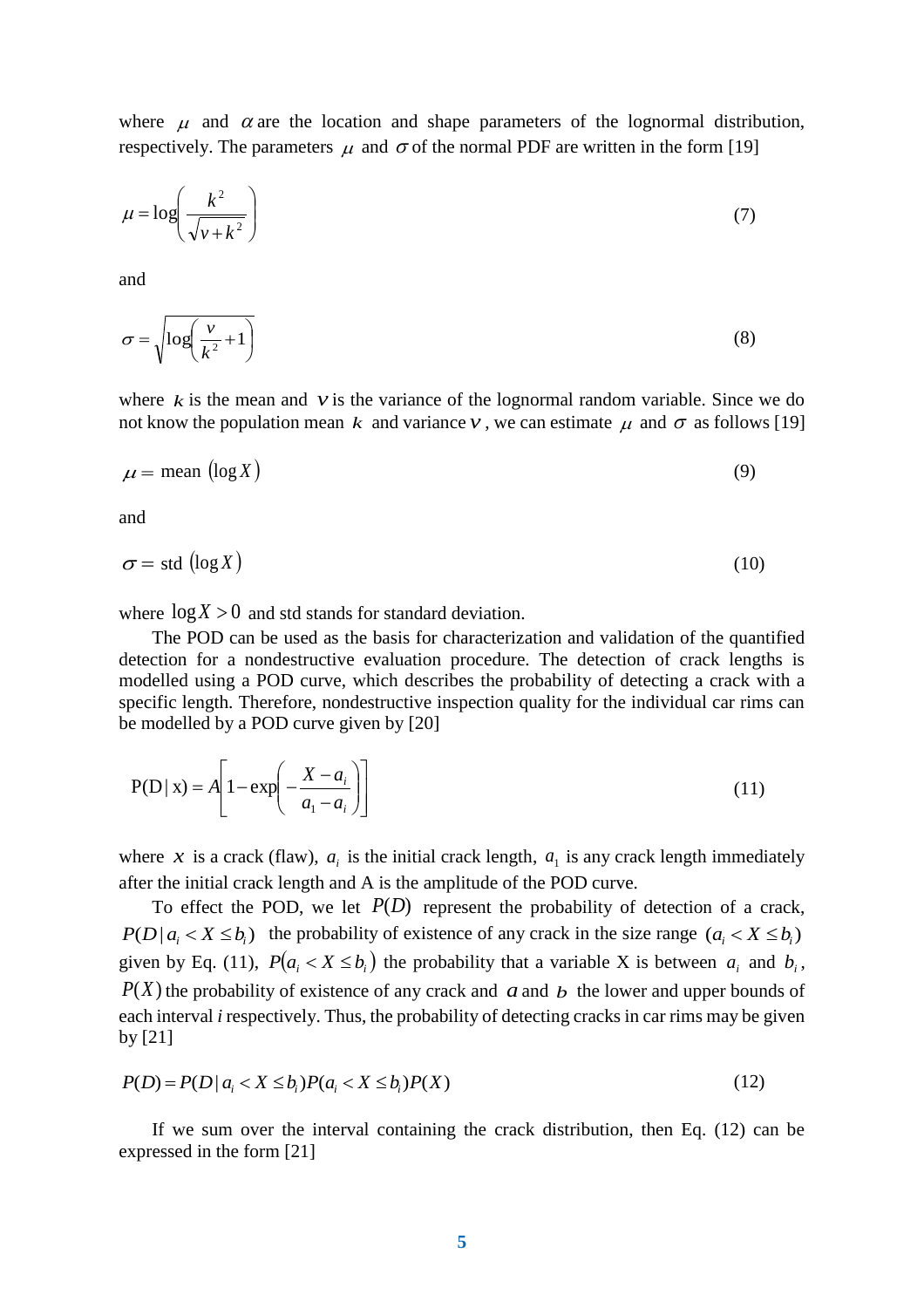$$
P(D) = \left[\sum_{x} P(D|x)\right] P(X) \tag{13}
$$

where

$$
\sum_{x} P(D \mid x) = \sum_{x} \left[ P(D \mid a_i < X \le b_i) P(a_i < X \le b_i) \right] \tag{14}
$$

is the probability of locating a crack within the crack distribution and  $P(X)$  is the probability of any car rim having a crack.

## **3. Hypothetical experiment**

The effectiveness of various inspection methods is characterized by probability of detection curves [2, 22]. In this case, we consider a number of *m* forged polished car rims that have been brought for inspection by the fictitious XG wheel company. The car rims to be inspected have different crack lengths.

The hypothetical experimental data set that will mimic the dimensions of the fatigue cracks (hair-like cracks) is determined together with their number of occurrences in the car rims. The dimensions of fatigue cracks can be considered to fill an infinite sample space. To realize this, numerical categories are defined and the fatigue crack data set is introduced within these limits. The survey of a group of forged polished car rims is done by using Eq. (5) to obtain random variables as shown in Table 3 for existing fatigue cracks. It can be assumed that a crack length distribution, as shown in Table 3, may be expected for a particular car rim design.

The hypothetical experiment consists of the sample of  $m = 120$  car rims to be inspected using a nondestructive testing method which has the required crack detection capabilities. Seven (7) crack lengths are assumed to be contained in this sample and we need to find the probability of detecting a crack length in the inspection of a single car rim selected randomly from the sample. We need also to locate crack lengths and find out how many were missed in the inspection when all the car rims have been inspected without replacement.

## **4. Results and discussion**

The nondestructive testing method which results in the larger crack lengths being detected and smaller crack lengths being missed in the car rims, can be depicted in Fig. 2. Table 3 gives the numerical categories that allow the fatigue crack data to be allocated within the intervals. We assumed that the sample of car rims could result in the data as shown in Table 3 for the existing fatigue cracks. The cracks contained within each category gives the probability of crack indicated by  $P(a_i < X \le b_i)$ , which means the number of cracks in the category is divided by the total number of predetermined cracks.  $P(a_i < X \le b_i)$  is made possible by determining the number of occurrences of the cracks within each category.

| <b>Dimensions</b>                                                  | Number of Occurrences | $P(a_i < X \leq b_i)$ |
|--------------------------------------------------------------------|-----------------------|-----------------------|
| $\begin{array}{r} 0 < x < 2 \\ 2 < x < 4 \end{array}$              | 6                     | 0.00293               |
|                                                                    | 33                    | 0.01632               |
| $\begin{array}{c} 1-x \\ 4 \leq x < 6 \\ 6 \leq x < 8 \end{array}$ | 53                    | 0.02621               |
|                                                                    | 122                   | 0.06034               |

**Table. 3**: Distribution of crack lengths.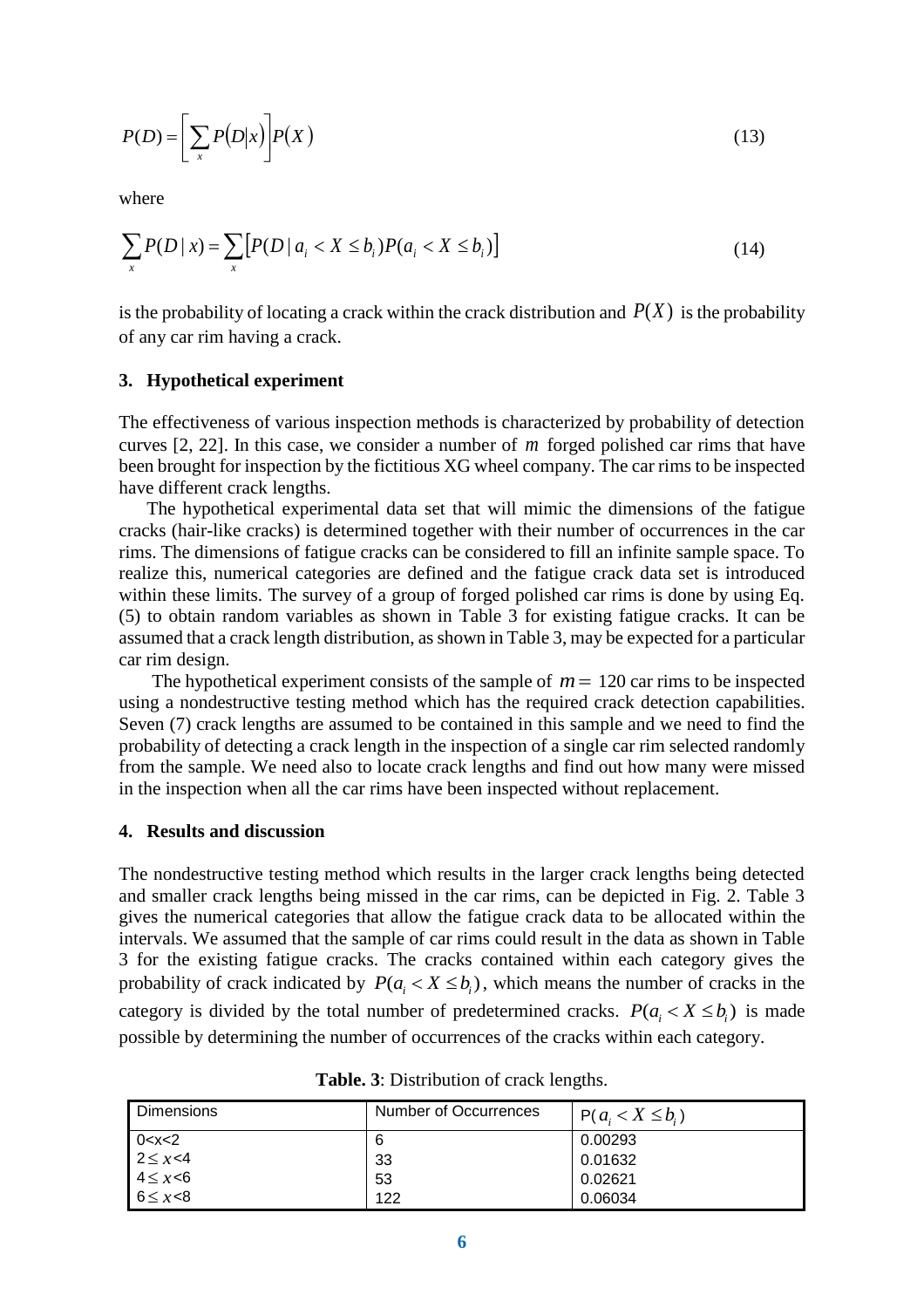| $8 \le x < 10$   | 111  | 0.05490 |
|------------------|------|---------|
| $10 \le x < 12$  | 145  | 0.07171 |
| $12 \leq x < 14$ | 260  | 0.12859 |
| $14 \leq x < 16$ | 233  | 0.11523 |
| $x \le 16$       | 1059 | 0.52374 |
|                  |      |         |
| Total            | 2022 | 1.00001 |

In Table 4, the results obtained by using the equations provided in this paper are outlined. The results emanate from the simulation of the experiment conducted using Eq. (5). The initial crack length was assummed to be detected by the nondestructive testing methods and the critical crack length was calculated using Eq. (3). The literature values of the fracture toughness  $K_k$  and the tensile strength  $\sigma$  of the 6061-O aluminium alloy have been included in Table 4.

**Table 4**: The results as obtained from the calculations.

| Mean                                                 | 1.98                      |  |  |
|------------------------------------------------------|---------------------------|--|--|
| Standard deviation                                   | 0.72                      |  |  |
| Initial crack length                                 | lmm                       |  |  |
| Critical crack length                                | $16 \; mm$                |  |  |
| Number of cracks contained in the sample of 120 rims | 7 cracks                  |  |  |
| Probabilty of locating a crack                       | 0.9612 ( $\approx$ 96.1%) |  |  |
| Probability of finding a crack                       | 0.0561 ( $\approx$ 5.6%)  |  |  |
| Number of cracks found                               | 5.6072 ( $\approx 6$ )    |  |  |
| Number of cracks missed                              | 1.3928 ( $\approx$ 1)     |  |  |
|                                                      |                           |  |  |

Eq. (6) was employed to calculate probability density function as shown in Fig. 1. The random values calculated from the command randi were considered as crack lengths less than the critical crack length.



**Fig. 1**: Crack distribution versus simulated crack lengths in *mm* obtained by using Eqs. (5) and (6) where  $\mu = 1.9813$  and  $\alpha = 0.7234$ .

These values were used to obtain the mean and standard deviation of the lognormal distribution. Fig. 1 shows the probability density function against the simulated crack lengths. The curve is asymmetric (skewed to the right). It starts at zero, increases to its mode and decreases to its median down to its mean. It can be observed that the mode is less than the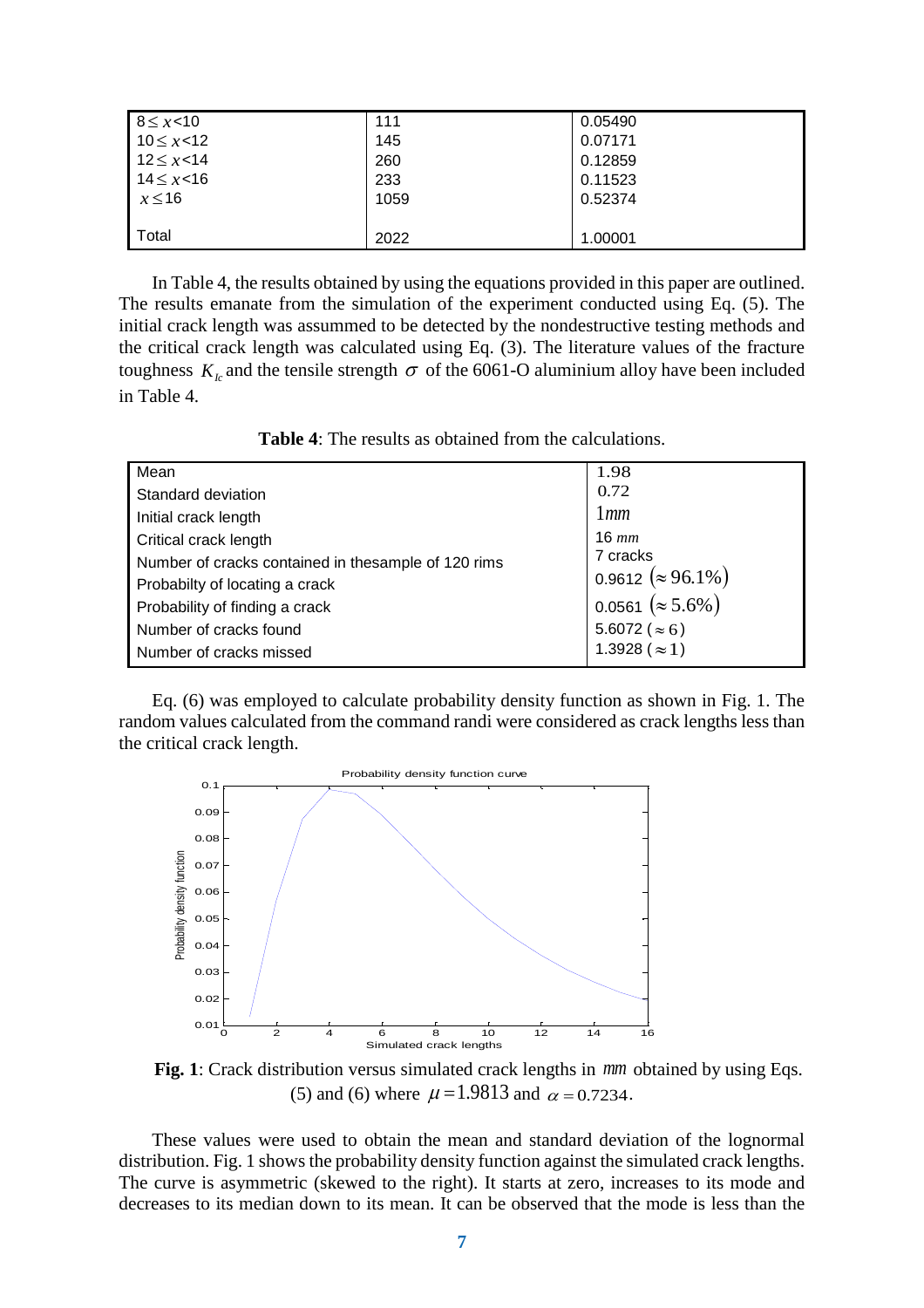median while the median is less than the mean. This implies that the values are clustered around low values.

Eq. (11) was used as a reference to what the probability of detection would look like when the nondestructive testing procedure is efficient. The curve of Fig. 2 shows the initial crack length that can be detected by the nondestructive testing method with a zero percent probability of detection for initial crack length while for the larger crack lengths, the percentage of probability of detection is much higher.



**Fig. 2**: Probability of detection against crack lengths in *mm* using Eq. (11) for the inspection of car rims where  $a_i = 1 \, \text{mm}$  and  $a_1 = 2.5 \, \text{mm}$ .

## 5. **Conclusion**

Failures of car wheels and rims have been known to be detected by the use of nondestructive testing methods. The simulated cracks in the car rims mimic those that occur as a result of fatigue. The lengths of these cracks were controlled by first determining the possible critical crack length that can be found for 6061-O aluminium alloys using Fracture Mechanics.

The POD curve was estimated based on theoretical simulation of the inspection process for the car rims using the command randi. The inspection quality for the car rims was also modeled by POD curve. The hypothetical experimental results presented in this paper look good, satisfactory and can be regarded as reliable.

## **References**

- [1] E. Ginzel, "Introduction to the statistics of NDT," *Materials Research Institute, NDT.net,* vol. 11, no. 5, 2006.
- [2] S. Cantini, G. Patelli, S. Beretta and M. Carboni, "Assessment of safe life inspection intervals of forged axles/rotors; the influence of in-service NDT reliability (POD curves)," in *7th Int. Conference Eurojoin*, Venizia, Italy, 2009.
- [3] G. A. Georgiou, Probability of detection curves, derivation, applications and limitations, London: Jacobi consulting Ltd. 57 Ockendon Road, 2006.
- [4] J. Newell, Essentials of modern materials science and engineering, Danvers, MA USA: John Wiley & sons, 2009.
- [5] D. R. Askeland and P. P. Fulay, Essentials of Materials Science and Engineering, 2nd. ed., SI, Ed., Stanford, USA: Cengage Learning, 2010.